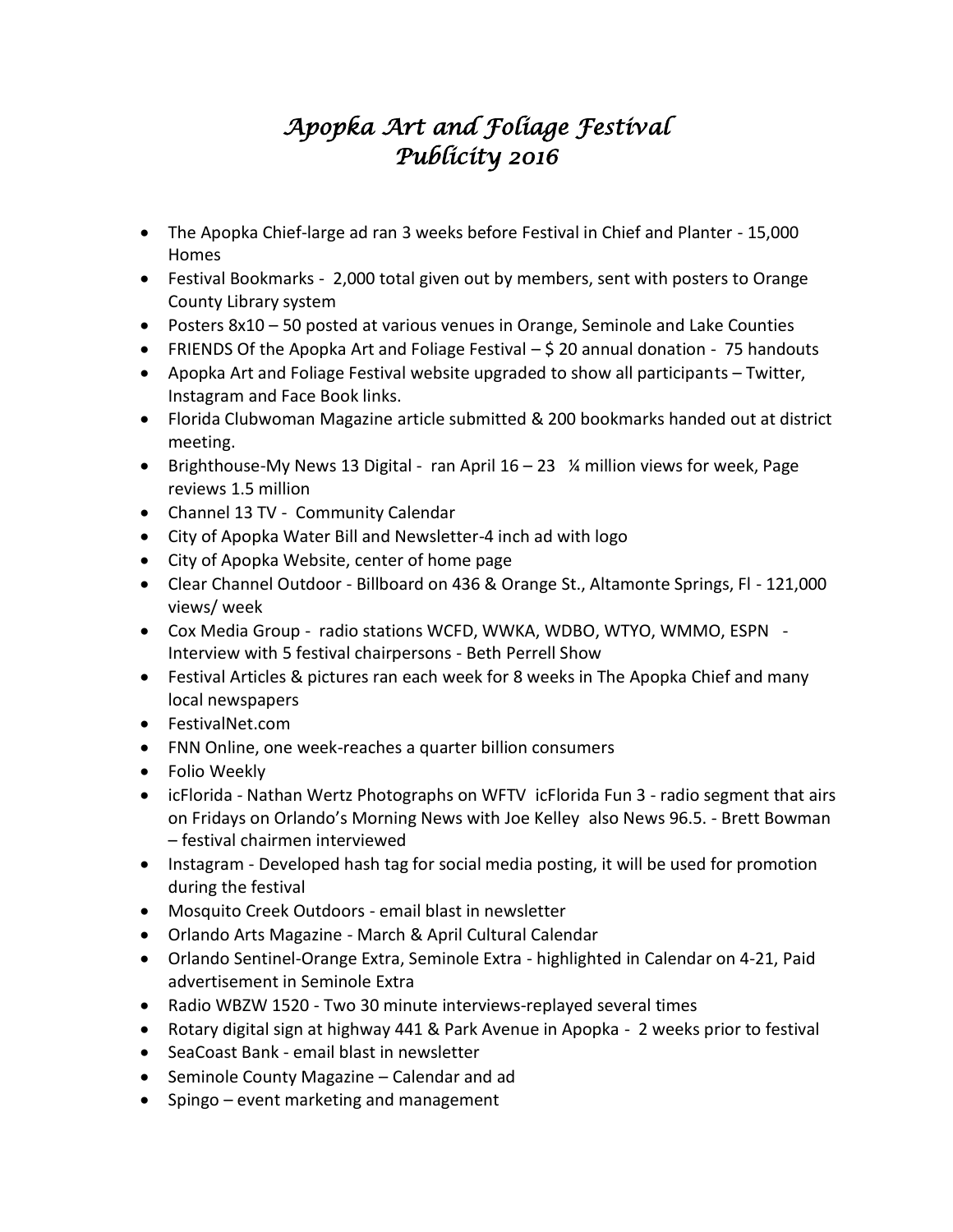- The Apopka Voice Internet news posters shown, articles
- Where the Shows Are-Art and Craft Shows -2016 subscription plus email blast

## **Website Online Event Calendars:**

Americantowns The Apopka Chief Channel 9 Click Orlando.com - Channel 6 Cox Media Radio Group **Craftlister** Eventbrite Eventtell Experience Kissimmee Festival Network Find Festivals Folio Calendar icFlorida Orlando Sentinel Orlando Signature Magazine Orlando Weekly Sentinel Express Sun Sentinel TCP Global WTLN 950 Z88.3

**Newspaper Articles e-mailed: Some articles were sent weekly starting mid March, others bi-monthly**

The Apopka Chief and Planter Central FL Lifestyle Art Festival Central Florida News 13 City of Apopka, Clermont Clermont News Leader